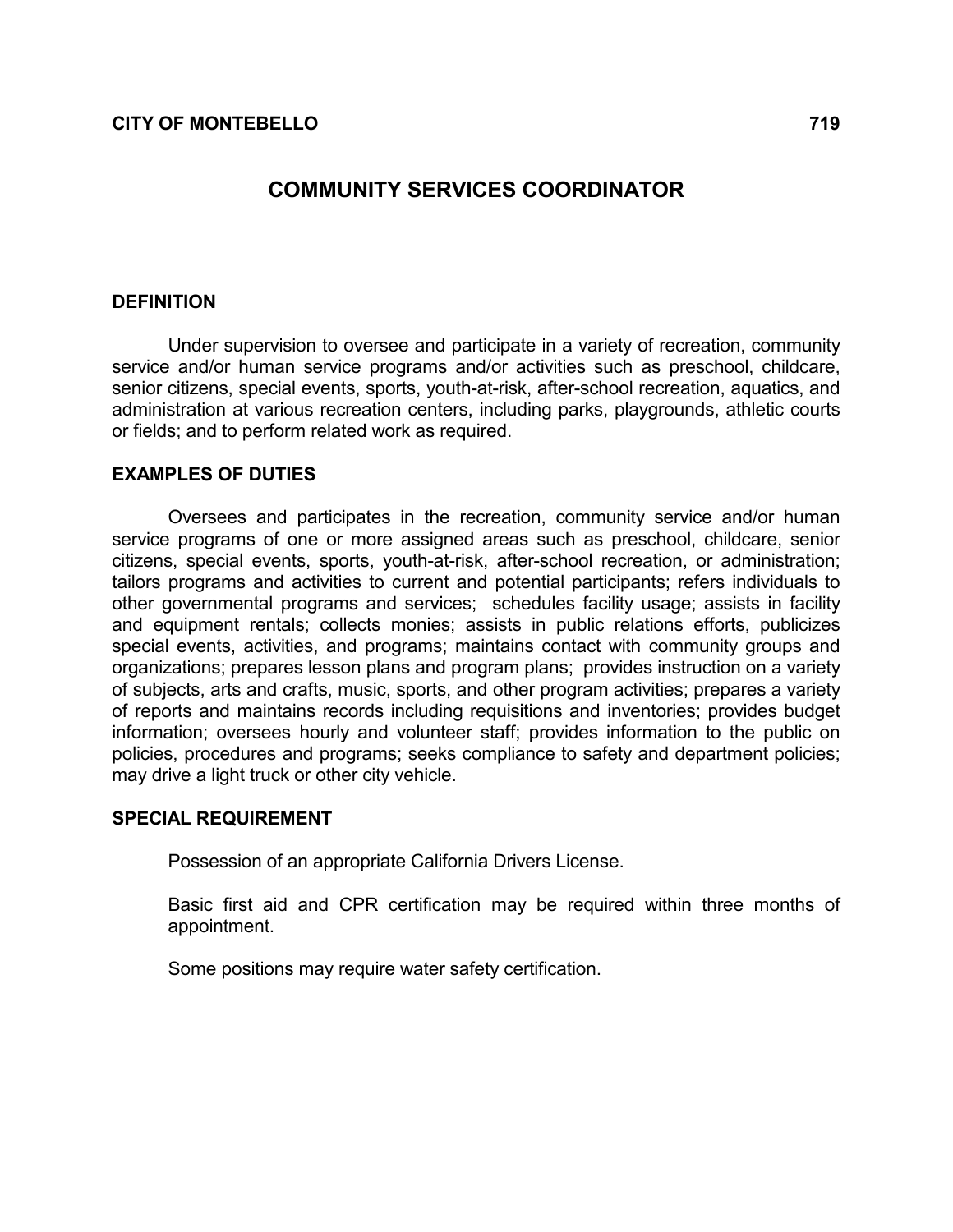#### 2 COMMUNITY SERVICES COORDINATOR

## EMPLOYMENT STANDARDS

Knowledge of:

- Basic practices and techniques of planned recreation and community service activities.
- Major sports and other recreational activities suitable for children, juveniles and adults.
- Basic theory and philosophy of educational programs and its application to individual and group behavior.
- Special event equipment, operation, and set-up.
- Standard Department policies and procedures.
- Modern office methods, procedures and equipment including computers.
- Community service agencies, organizations, programs, and activities.
- Safe work practices.

and

Ability to:

- Oversee and participate in recreational and community service programs.
- Oversee the work of hourly and volunteer staff.
- Organize and conduct assigned programs and activities.
- Prepare lesson plans and program plans.
- Enforce department regulations, policies, and procedures.
- Perform a variety of office support functions.
- Use a computer and other standard office equipment.
- Operate light trucks, vans and maintenance equipment.
- Perform heavy physical labor requiring strength, dexterity, and agility.
- Prepare and maintain accurate records and reports.
- Maintain good public relations with people contacted during work assignment.
- Establish and maintain cooperative working relationships.
- Communicate effectively orally and in writing.